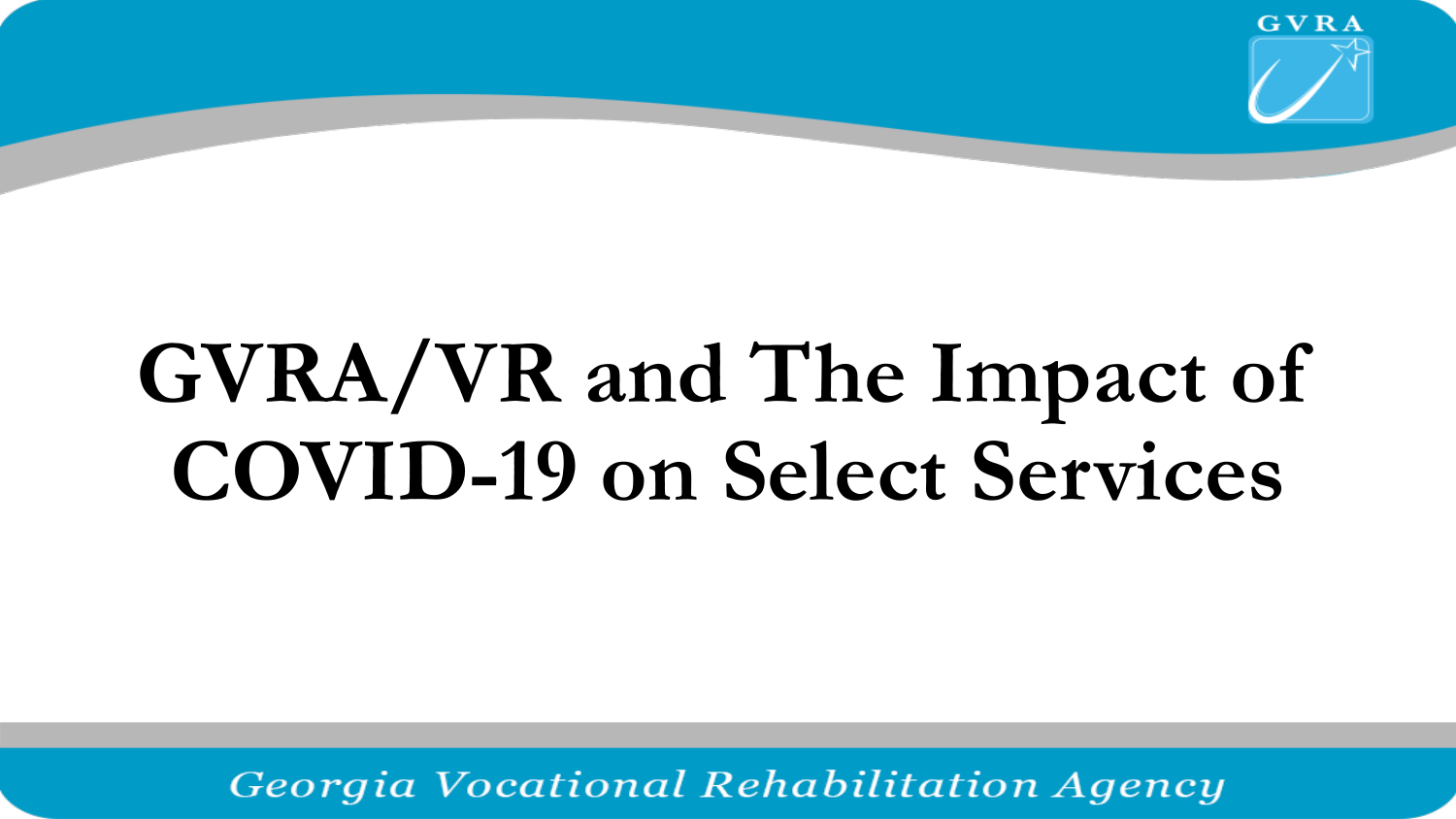

## *How is GVRA/VR responding and supporting individuals during the COVID-19 pandemic?*

- VR staff members are Teleworking
- •Follow social distancing guidelines and shelter in place orders to slow the spread of COVID -19
- •No in-person client meetings
	- Local offices have signs on doors to let people know how to reach us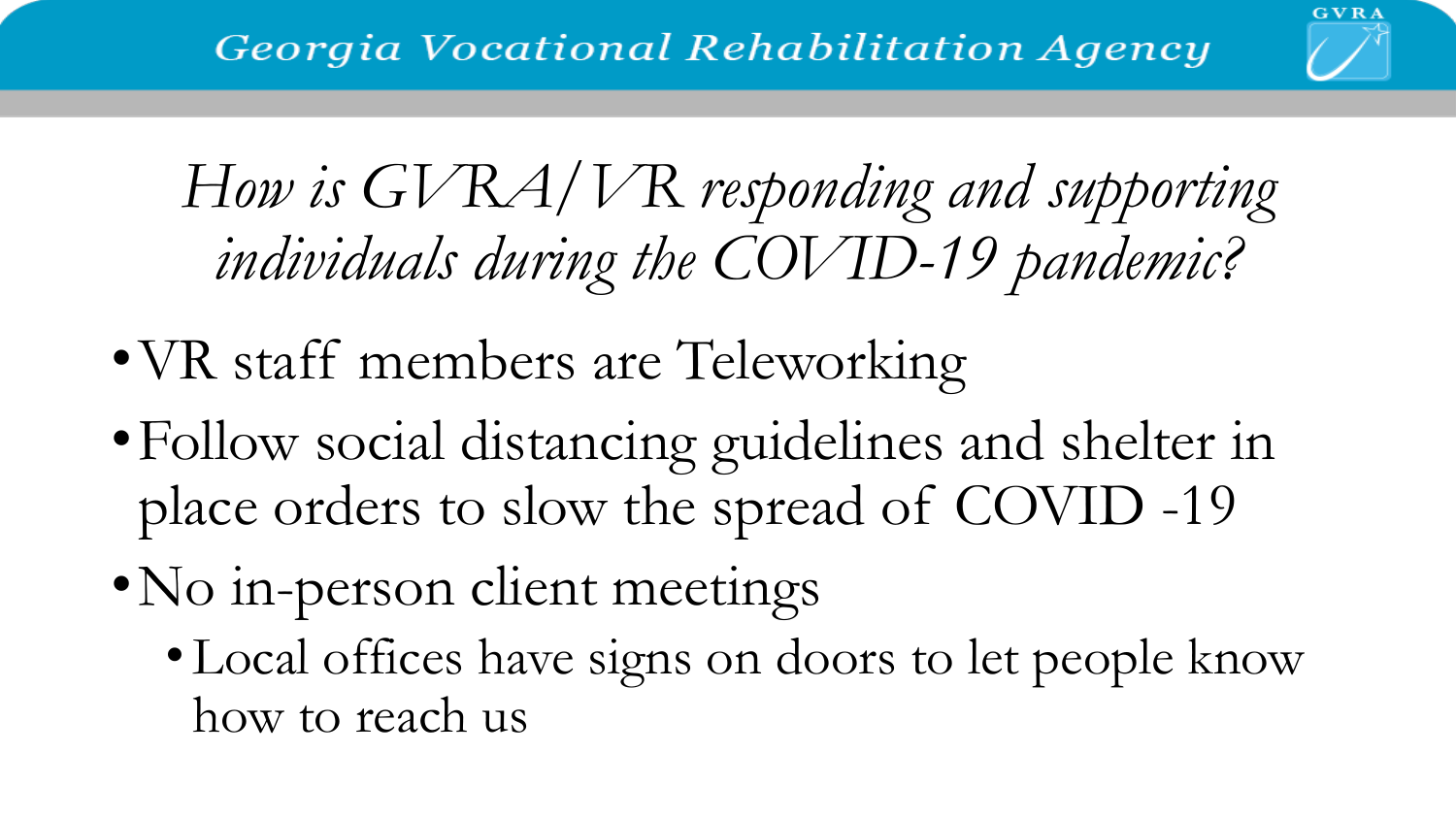

*How is GVRA/VR responding and supporting individuals during the COVID-19 pandemic?*

- Counselors and other VR staff members are reaching out to applicants, students, and clients
- Implemented a remote service delivery approval process for providers to submit proposals to deliver services remotely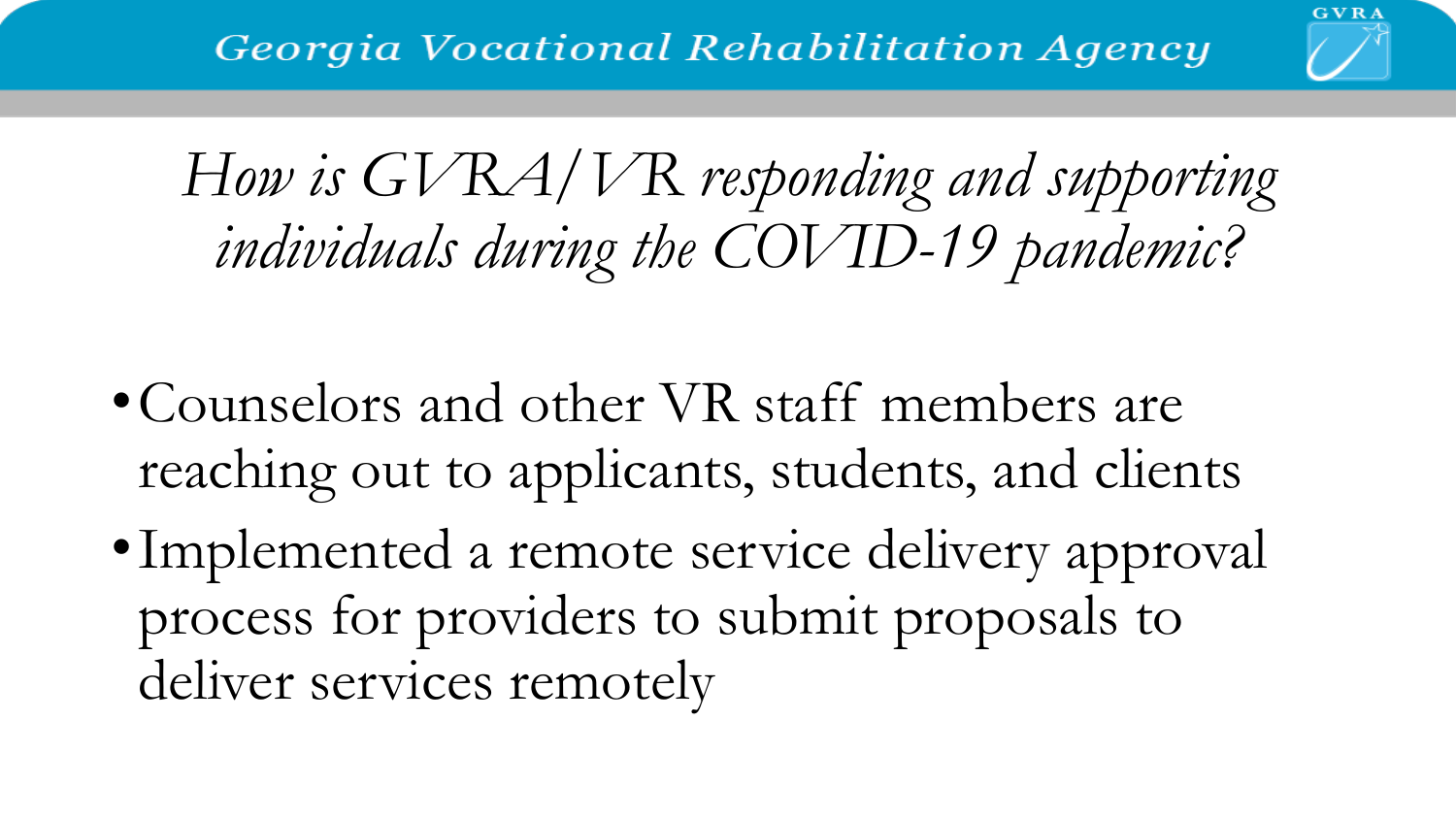

## *How is GVRA/VR Operating in their MOU with DBHDD During This Time?*

- Services continue with approval for remote delivery
	- Supported Employment
	- •Job Coaching
	- Discovery
- •Customized Supported Employment Training for providers, by Doug Crandell with IHDD/UGA, modified with remote delivery options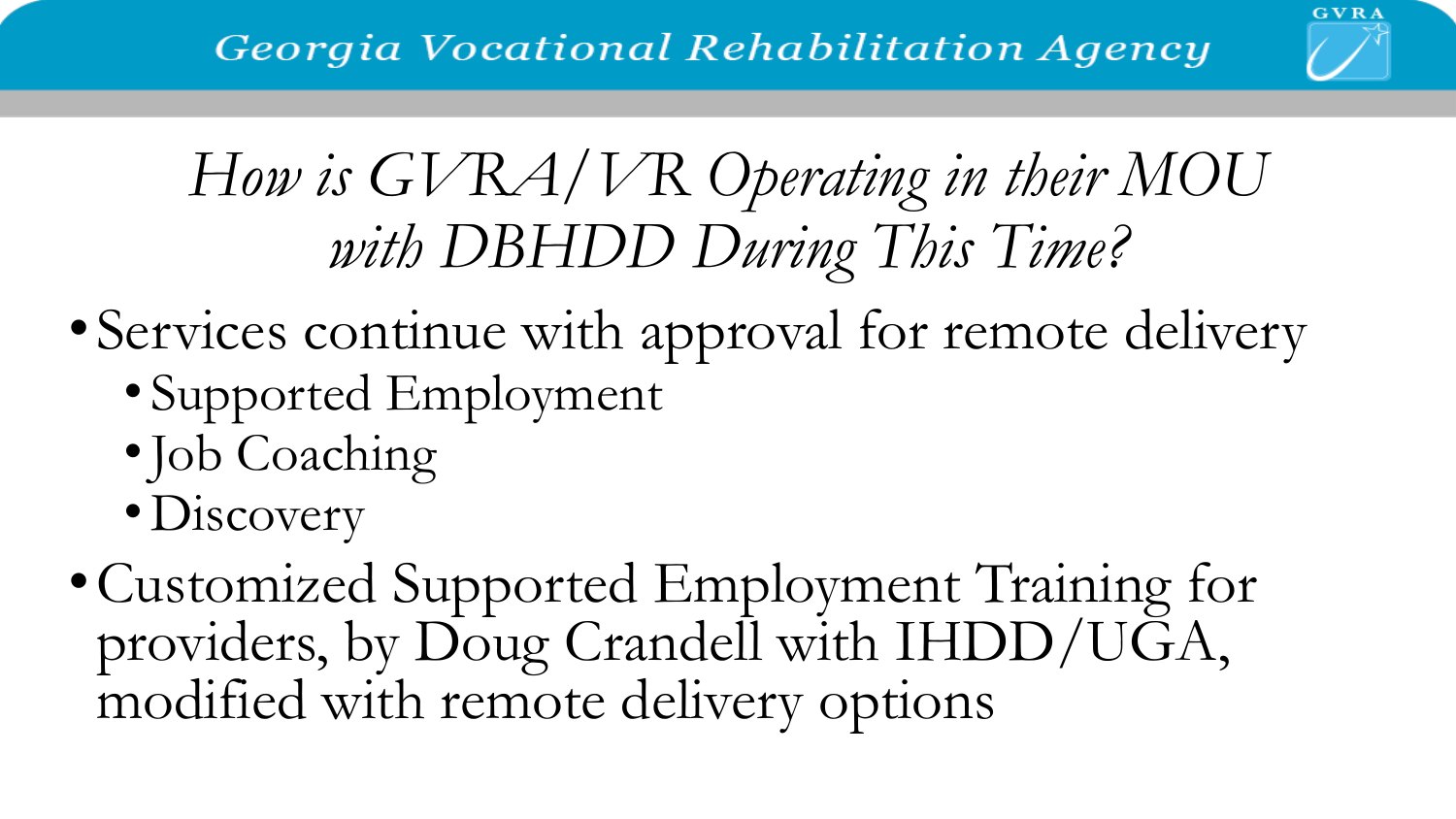

## *Have DD Services with GVRA/VR been impacted during this time?*

- VR continues to receive referrals and applicants are processed for eligibility
- •Services continue with approved remote service delivery when possible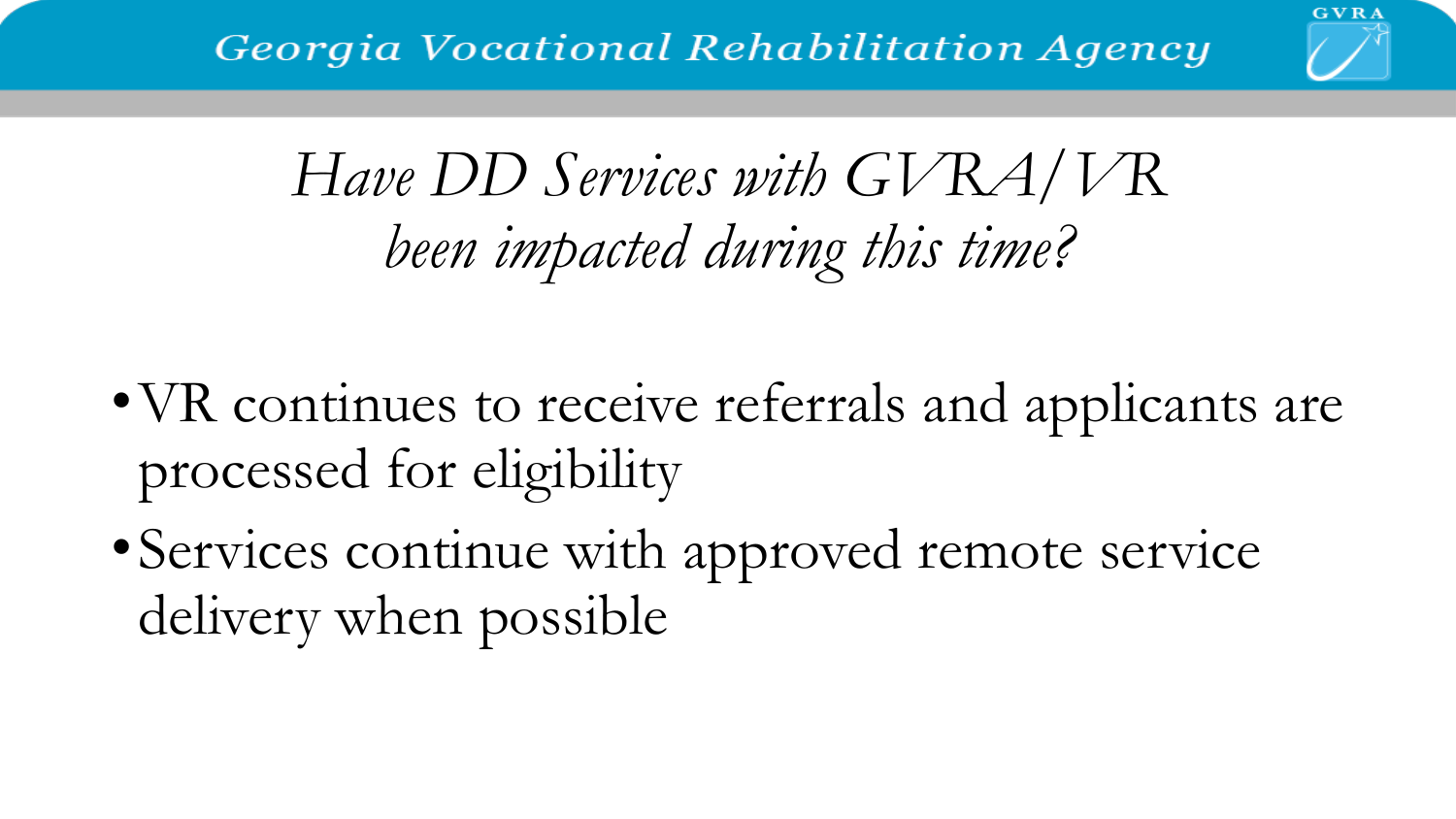

## *What Protocols will be Implemented with Individuals Going Back to Work?*

- Clients will be counseled in the areas of social distancing, use of PPE, safety measures, and selfadvocacy
- Clients' choice to receive "in-person" services or remote delivery of services, maybe blended options
- •Clients determine when they will go to work in person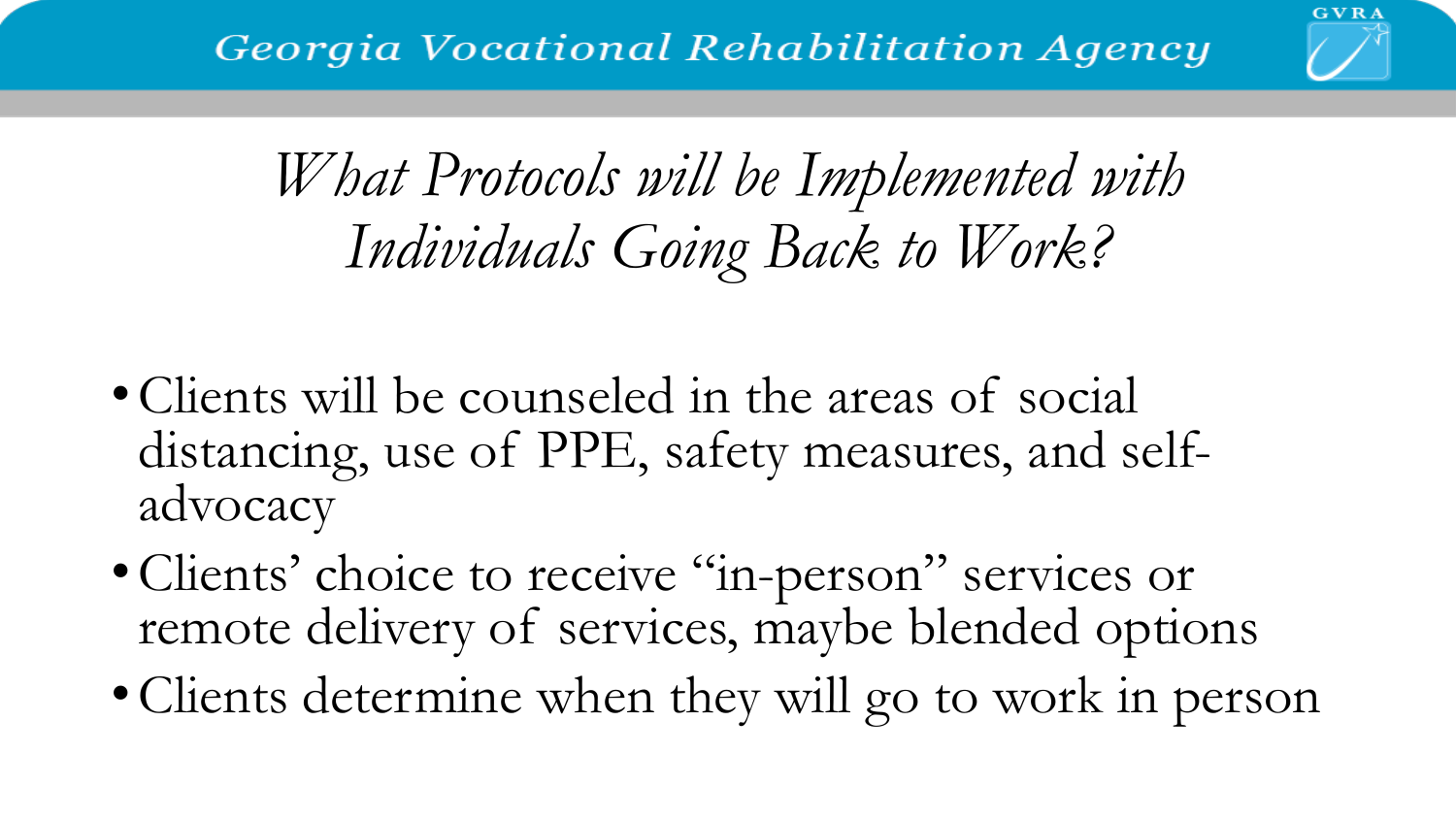

## *Unemployment Data*

- Number of people laid off approximately 14-25 clients furloughed
- Number of people who have lost their jobs continue to collect this information

\*\*Briggs reported that they are working with 104 VR clients, 59 in job development and 31 who are employed with beginning of supports